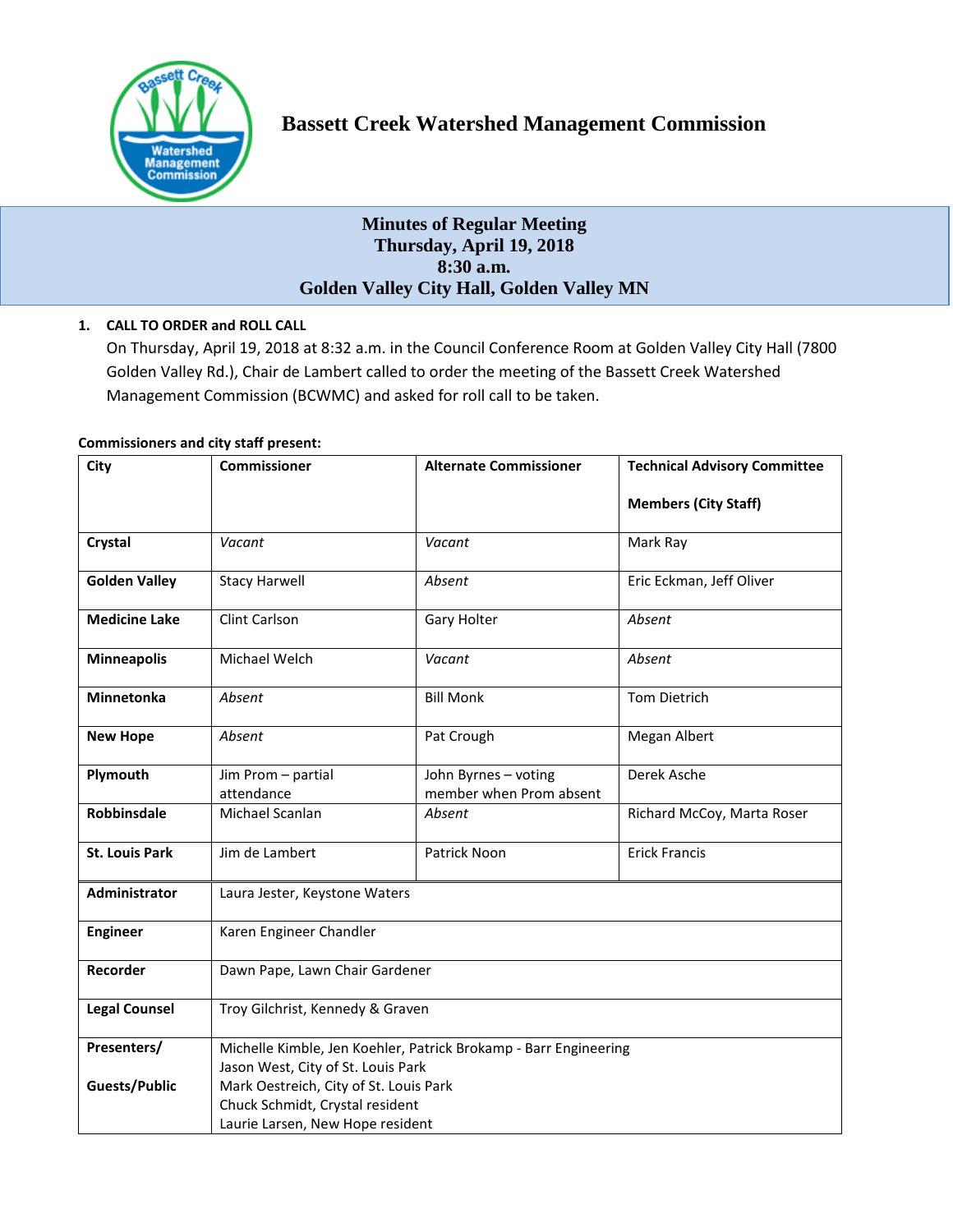## **2. CITIZEN FORUM ON NON-AGENDA ITEMS**

None

#### **3. APPROVAL OF AGENDA**

**MOTION**: Commissioner Welch moved to approve the agenda. Alternate Commissioner Byrnes seconded the motion. Upon a vote, the motion carried 8-0. [City of Crystal absent from the vote.]

[Commissioner Prom arrives.]

#### **4. CONSENT AGENDA**

Commissioner Welch requested the removal from the consent agenda item 4E: Approval of Kilmer Park Street Reconstruction Project, Plymouth. Commissioner Carlson requested the removal from the consent agenda item 4H: Approval of agreement with Met Council for Watershed Outlet Monitoring Program (WOMP). These will become items 5H and 5I, respectively.

The following items were approved as part of the consent agenda: March 15, 2018 Commission meeting minutes, April 2018 financial report, payment of invoices, approval not to waive monetary limits on municipal tort liability, approval to reimburse commissioners for conference registrations, approval of agreement with Hennepin County for 2018 River Watch program.

The general and construction account balances reported in the April 2018 Financial Report are as follows:

| TOTAL GENERAL FUND BALANCE                | \$801,670.02      |
|-------------------------------------------|-------------------|
| TOTAL CASH & INVESTMENTS ON-HAND (4/7/18) | \$3,690,561.66    |
| CIP Projects Levied – Budget Remaining    | (54, 262, 228.70) |
| <b>Closed Projects Remaining Balance</b>  | (5571,667.04)     |
| 2012-2016 Anticipated Tax Levy Revenue    | \$3,721.01        |
| 2017 Anticipated Tax Levy Revenue         | \$1,771.12        |
| Anticipated Closed Project Balance        | (\$ 566,174.91)   |

Checking Account Balance **\$ 801,670.02** 

**MOTION**: Commissioner Scanlan moved to approve the consent agenda as amended. Commissioner Prom seconded the motion. Upon a vote, the motion carried 8-0. [City of Crystal absent from the vote.]

## **5. BUSINESS**

#### **A. Receive Presentation of Draft Feasibility Study for Westwood Lake Water Quality Improvement Project (WST-2)**

Erick Francis with the City of St. Louis Park introduced Jason West, St. Louis Park Recreation Superintendent and Mark Oestreich, St. Louis Park Westwood Hills Nature Center Manager who gave an overview of the Westwood Hills Nature Center reconstruction project. They covered the goals, process, and new features planned for the new nature center including aiming for a building that will be "zero energy"—meaning it will produce its energy on-site. It will use energy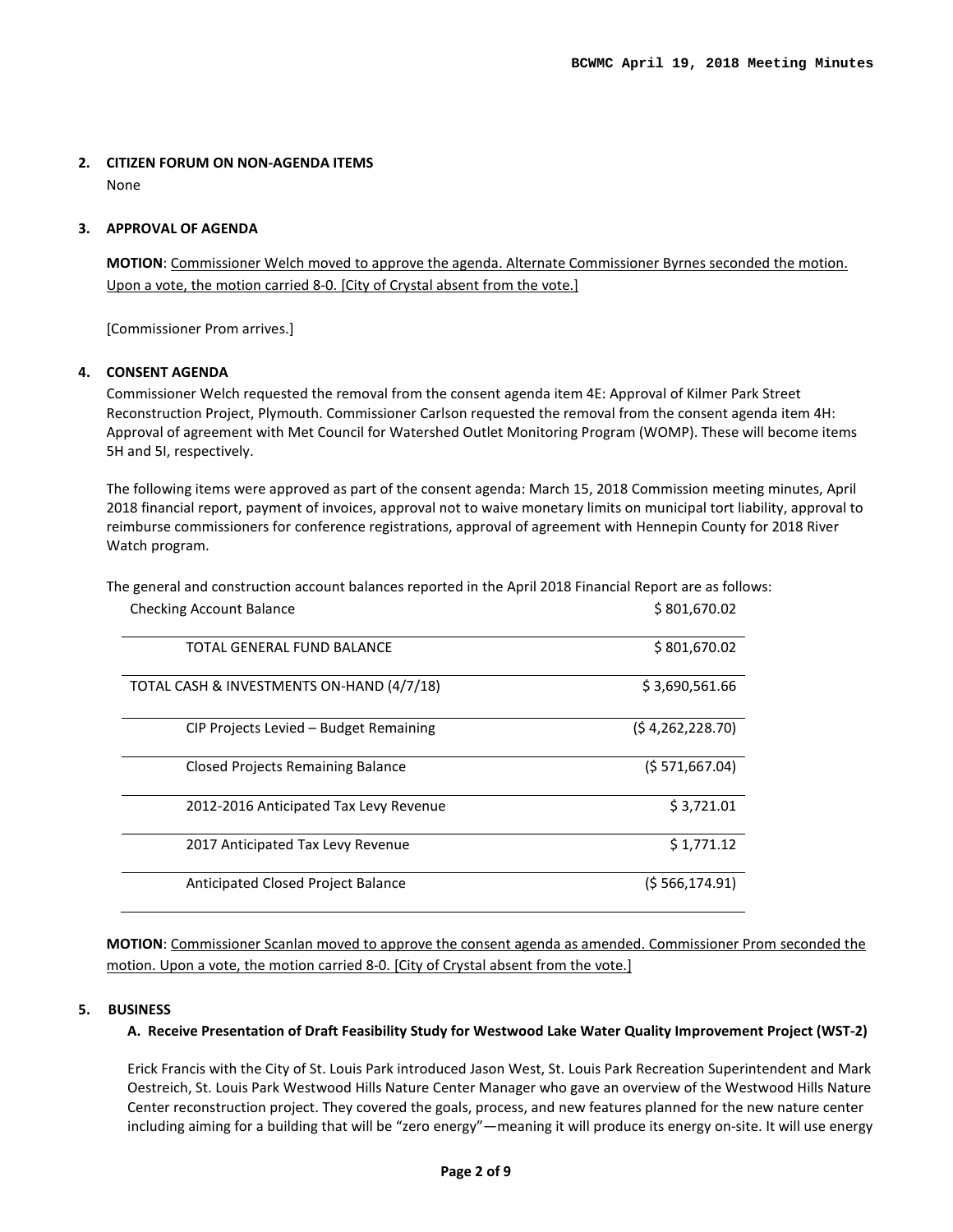efficiency techniques such as passive solar and a massing wall. It will also incorporate floor heat, geothermal and rooftop solar panels. The new building will be ideal for teaching school groups and the public. The old building will be deconstructed. The Commission's CIP project will allow the project to treat stormwater "above and beyond" what would be required by the redevelopment project.

Michelle Kimble with Barr Engineering gave an overview of the Commission's Westwood Lake Improvement Project. She noted the lake is a BCWMC Priority 1 Shallow Lake and the goal of the project is to improve stormwater runoff quality to Westwood Lake by removing sediment, phosphorus, and perhaps chloride.

Ms. Kimble reviewed the concepts for the project. Concept 1 includes adding more permeable pavers to the parking lot in addition to pavers that are currently planned. Concept 2 includes expanding filtration basins that are already planned. Filtration would be needed rather than infiltration due to tight soils and high groundwater. Concept 3 features directing roof water through a linear water feature behind the building that would include a series of pools with a pump to recirculate the water, increasing evapotranspiration. Visitors could also manually pump and recirculate the water. It was noted that this feature allows for education and interaction with visitors. Ms. Kimble covered an additional concept not in the draft feasibility study; concept 4 includes heated concrete sidewalks to reduce the need for winter salt use. She plans to include further information about this idea in the final feasibility study.

| Alternative                                      | <b>Estimated TSS</b><br>removal | <b>Estimated TP</b><br>removal (lbs/year) | Estimate design and<br>construction cost | Estimated<br>annualized cost/lb |
|--------------------------------------------------|---------------------------------|-------------------------------------------|------------------------------------------|---------------------------------|
|                                                  | (lbs/year)                      |                                           |                                          | TP removal                      |
| Concept 1: Additional<br><b>Permeable Pavers</b> | 39.5                            | 0.171                                     | \$170,000                                | \$59,060 - \$78,950             |
| Concept 2: Expand<br><b>Filtration Basins</b>    | 0.7                             | 0.004                                     | \$62,000                                 | \$925,000 -<br>\$1,250,000      |
| Concept 3: Linear Water<br>Feature               | 59.9                            | 0.330                                     | \$351,000                                | \$63,380 - \$84,610             |
| Concepts $1 + 2$                                 | 40.2                            | 0.175                                     | \$232,000                                | Not available                   |
| Concept 4: Heated<br>Sidewalk                    | 0                               | 0                                         | Not available                            | Not available                   |

Ms. Kimble walked through the water quality improvement impacts of the various concepts, the estimated costs, and estimated 30-year annualized cost per pound of pollutant removal:

Commissioner Welch noted this project should be viewed through a different lens because the phosphorus reductions are not significant, but the education value is tremendous.

Administrator Jester added that Westwood Lake has good water quality, although chlorides are on the rise. She noted, however, there are few opportunities to protect or improve this lake.

There was a discussion about the educational components of the various concepts. It was noted that education with concepts 1, 2, and 4 would require visitors reading signs but concept 3 has the possibility of interaction.

Commissioner Carlson asked why permeable pavements were included since they are so expensive and usually used in areas where there is little space for raingardens and infiltration features. Ms. Kimble answered with the benefits of permeable pavements; they allow for infiltration and less salt is needed because they do not allow as much ice to form.

Commissioner Harwell noted that with all of the sustainable elements included in the building design, perhaps this could also be designed as a zero-chloride use facility. She also offered the idea of water re-use for toilet flushing and asked about permeable paver maintenance. Ms. Kimble acknowledged that sediment does need to be vacuumed from pavers but reminded the group that permeable pavers are already part of the design. The Commission's project would simply add more pavers.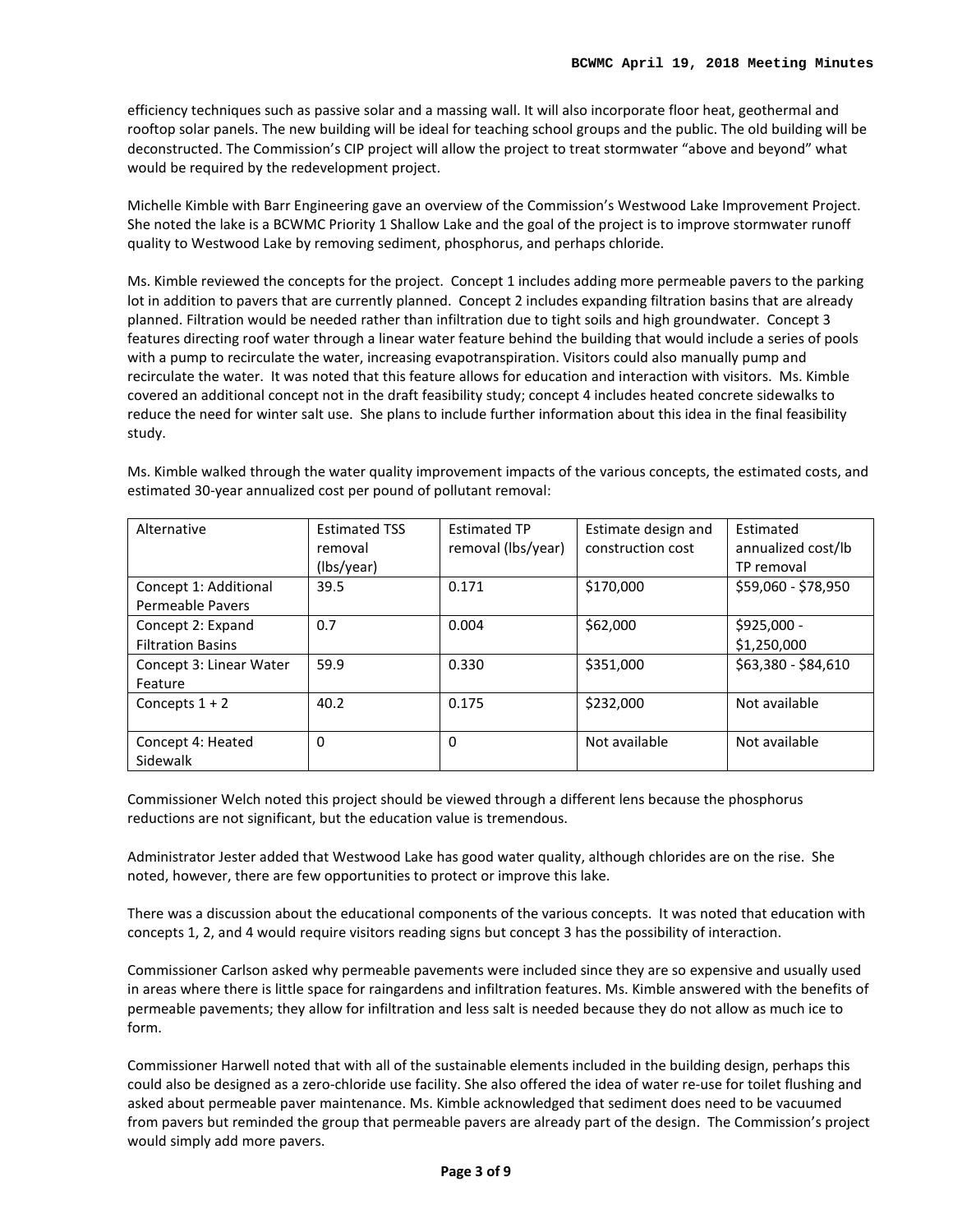There was discussion about the CIP funding available for the project. Administrator Jester noted that the 5-year CIP included \$300,000 for this project which includes the \$40,000 feasibility study and \$6,000 for administration. She noted that the Commission could decide to increase the levy amount requested and indicated that a decision on this project is not needed until the May meeting.

Alternate Commissioner Monk asked if there were other possibilities for treatment in the Westwood Lake watershed because all concepts presented here are very expensive relative to the pollutant removals being provided. Mr. Francis replied that the watershed is fully developed and there are not a lot of other opportunities.

Commissioner Welch expressed that concepts 1 and 2 did not appear to be worth implementing because of the high costs of pollutant removal and low educational value. Chair de Lambert and Commissioner Scanlan concurred. Staff was asked that the final feasibility study include more discussion of the educational value of the various concepts and a note on the impairments (or lack thereof) in Westwood Lake.

## **B. Consider Approval of 50% Design Plans for Bassett Creek Park Phase I Dredging Project: Winnetka Pond (BCP-2)**

Commission Engineer Chandler introduced Patrick Brockamp with Barr Engineering, who performed the bulk of the work designing this project, and she reminded the Commission of the agreement between the city and the Commission for the city to design and construct the project. She reported the city hired Barr Engineering to design the project, develop construction bidding materials and provide construction oversight. She then gave a presentation on the project, noting the Commission had selected alternative 3 in the feasibility study to dredge Winnetka Pond East (deepening to 6.0 feet), along with add-on 1 (native buffer) and add-on 2 (goose management). She noted the selected project will provide water quality improvement by (1) providing additional permanent pool storage for sedimentation and preventing re-suspension of sediment, (2) minimizing downstream transport of sediment, (3) filtering pollutants such as phosphorus, sediment, and bacteria from stormwater runoff, and (4) reducing phosphorus and bacteria loads from geese.

She reviewed the primary design features of the proposed work to include: pond dredging of 18,000 cubic yards, maintenance access, outlet structure modifications, erosion repair and new storm sewer installation, expanding the existing vegetated buffer and goose management. She reported that City of Crystal staff met with the Winnetka Village Apartments management staff to discuss the native buffer and goose management measures and that apartment management agreed to provide an easement for the buffer to the city at no cost. As a result of these discussions and further discussion at the March 20th city council workshop, the city council decided to move ahead with installing the native buffer. Engineer Chandler reported the buffer will be 1.1 acres with prairie-type grasses and flowers. She noted tall plants that limit geese's visibility limit attractiveness of the area to geese and that egg addling would be used to further reduce goose numbers.

Engineer Chandler also reported on the permits that would be needed to complete the project and the estimated project cost of \$830,000, including engineering and construction, which is less than the original expected cost that was included in the Commission's CIP budget. She noted there may be administrative costs to securing the easement from the apartment building to the city of about \$3,000.

There was a discussion about goose management. It was reported the City of Crystal will perform egg addling at the site at not cost to the Commission. Commissioner Prom noted that it can be a cost-effective way of improving water quality.

**MOTION**: Commissioner Scanlan moved to approve the 50% Design Plans for Bassett Creek Park Phase I Dredging Project: Winnetka Pond (BCP-2) and to direct the city to proceed with 90% design plans. Commissioner Prom seconded the motion.

Discussion: Commissioner Welch noted the Commission is relying on the city to perform certain functions, like buffer maintenance and goose management, so an amendment to the agreement with the city may be needed. He also asked that information on the history of the Commission's involvement in spending CIP funds for easement purchases or administrative costs be brought to the June meeting.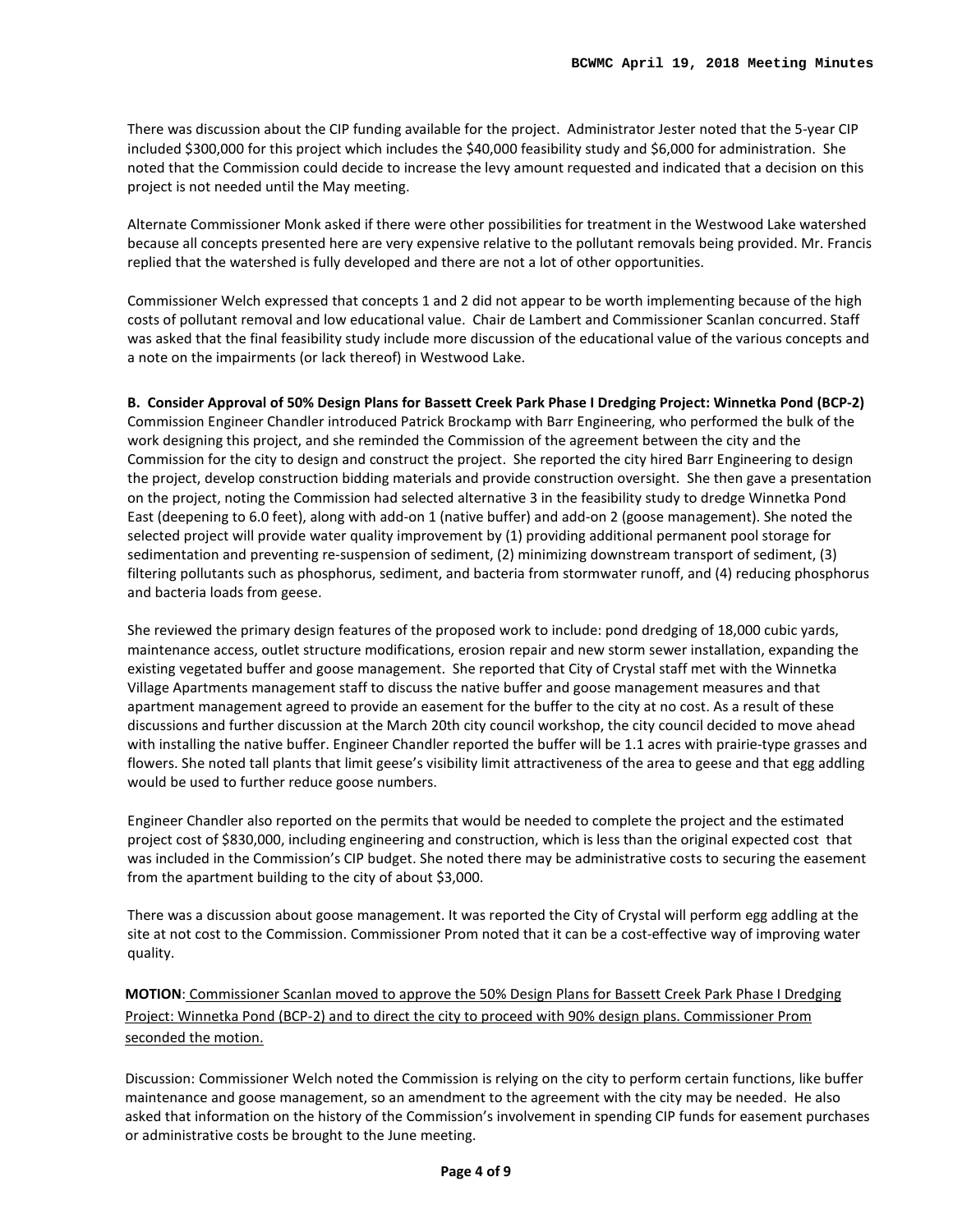## Upon a vote, the motion carried 8-0. [City of Crystal absent from the vote.]

## **C. Review Feasibility Study Concepts for DeCola Ponds B & C Improvement Project (BC-2,3,8)**

Commission Engineer Chandler introduced Jen Koehler with Barr Engineering. Ms. Koehler gave a presentation on the DeCola Ponds B and C Improvement Project. She reminded the Commission that at the meeting in November 2016, the Commission received a presentation on the Long-Term Flood Mitigation Plan for Medicine Lake Rd and Winnetka Ave Area prepared by the cities of Golden Valley, New Hope, and Crystal. She then reviewed the history of flooding in the DeCola Ponds area and the three concepts for flood mitigation and water quality improvements developed for this project. She noted the primary goal of the project is flood mitigation, with a secondary goal of water quality improvement. She noted the complete feasibility study will be presented in June.

Ms. Koehler walked through the different components of the three flood mitigation concepts that were investigated during this feasibility study. She noted the major differences between each concept are the amount of additional flood storage developed, the area of disturbance (and resulting tree removal), and the additional water quality treatment volume that can be developed. She noted that permitting requirements are the same for all three options.

Concept 1: Maximize Flood Storage (resulting in the most significant disturbance area and tree removal) Concept 2: Maximize Tree Preservation (minimizing disturbance area and tree removal while developing flood storage)

Concept 3: Hybrid of Concepts 1 & 2 (balancing the need for flood storage with tree preservation)

Ms. Koehler reported that the BCWMC Phase 2 XP-SWMM and P8 models were used to quantify the impacts of each concept on flood reduction and water quality improvement. She noted the engineers also quantified habitat impacts, including estimated tree removals, and wetland and upland restorations, based on the proposed concepts.

Ms. Koehler reported that her recommended concept is Concept 3, which balances the development of flood migration volume with tree preservation. She noted the planning level estimated cost for the recommended Concept 3 is \$3.8 million (-20%/+30%) and that the BCWMC CIP budget for this project is \$1.6 million. She noted, however, that the BCWMC CIP funding is not the sole source of funding for this project and the remainder of the funding will come from a variety of sources, including the City of Golden Valley, Hennepin County, Minnesota Department of Natural Resources (MnDNR) Flood Damage Reduction Grant program, and other sources (e.g. other grants, as appropriate).

Ms. Koehler also relayed the public's comments and concerns gathered through two open houses. Public comments were varied. Some people wanted trails, tree removal, tree preservation, focus on combatting invasive species, pond safety, concerns about special assessments to property owners. However, the general feedback was positive and many people thought Concept 3 seemed like a good compromise.

There was discussion about the need for significant funds aside from the Commission's CIP. Eric Eckman, City of Golden Valley, said that this is a long-term flood mitigation plan and that the City of Golden Valley is pursuing funding through the the MnDNR Flood Reduction Grant program (state legislature's bonding bill).

Alternate Commissioner Monk asked whose decision this is to make. Administrator Jester clarified that it is the BCWMC's decision and reminded the group that during the May meeting, the Commission will set their maximum levy for 2019. She noted that CIP funds do not have to be spent the same year they are levied and can be held until all of the funding comes together. Alternate Commissioner Monk wondered about approving a project that isn't fully funded. He also wondered if other BMPs had been considered upstream, rather than construction of a forebay. Ms. Koehler explained that the presence of a sanitary sewer limited the size of the forebay. Jeff Oliver, City of Golden Valley, added that they will have to figure out how to scale the project with whatever funding is available and that it may be completed in phases.

Commissioner Welch commented that since stakeholder feedback varied, he thinks it would be wise to do what Engineer Koehler recommends. Commissioner Welch remarked that Alternate Commissioner Monk made a good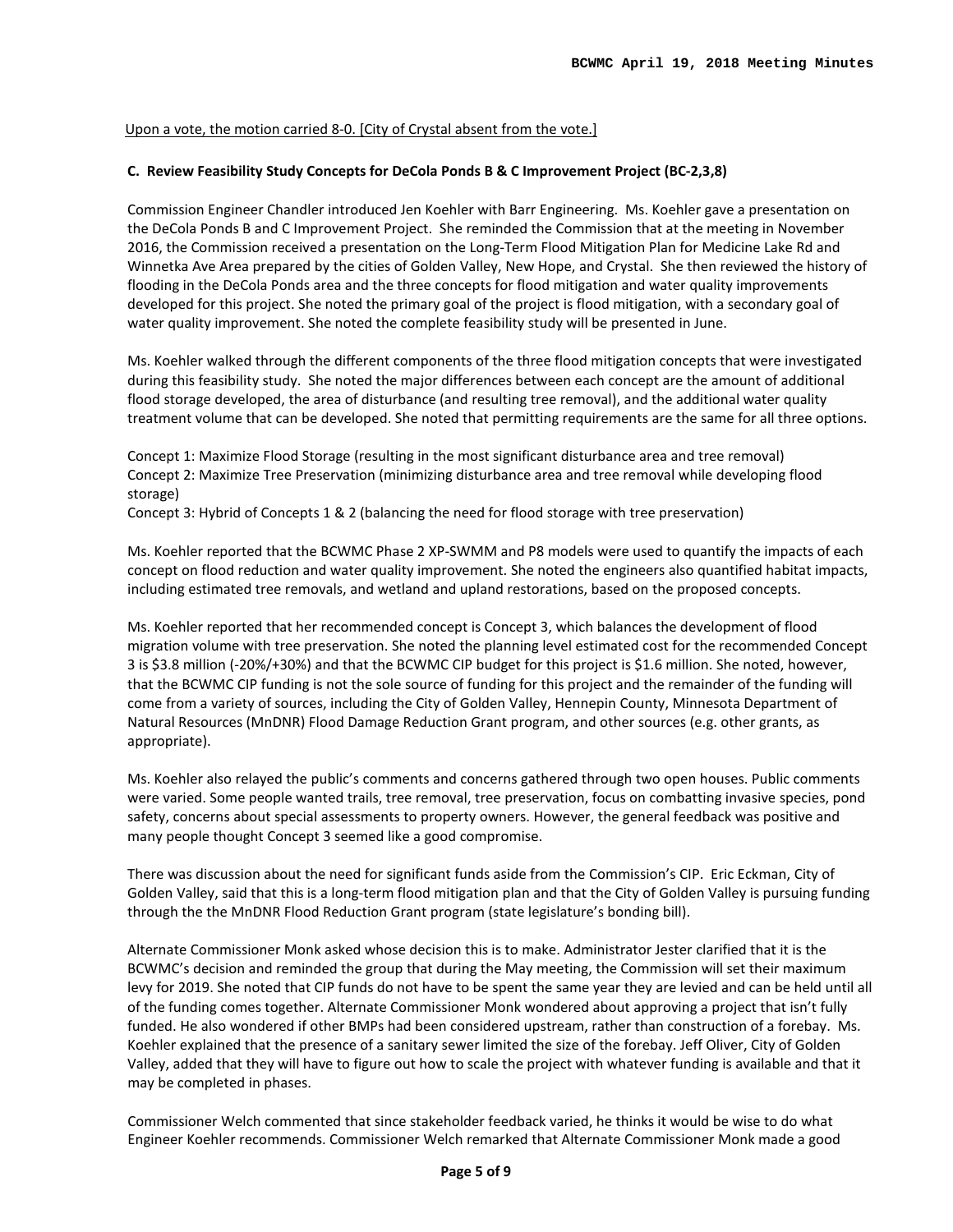point, and that the Commission can approve a concept, but still know that there will be several more checkpoints ahead. The final feasibility study should include a framework of how it fits into the BCWMC plan and policies and why it is included in CIP. Alternate Commissioner Byrnes added that the Commission will not know about the legislative bonding bill until after the next Commission meeting.

New Hope resident, Laurie Larsen, briefly shared her story with the Commission. She noted she has lived in this area for 12 years and has experienced flooding at Roselyn Court and continues to be concerned about the flooding. She stated that she was moved and impressed by the Commission's thoughtfulness, time, effort, and energy. This is the first Commission meeting she has attended and she impressed by the commitment she saw. Commissioner Harwell added that this a high priority for the Commission.

#### **D. Consider Approval of Recommendations from Technical Advisory Committee**

Mr. Francis relayed that the BCWMC Technical Advisory Committee met April 9th to discuss the 2020-2024 CIP project list and the 2019 operating budget and to consider a request for use of Channel Maintenance Funds from the City of Golden Valley.

i. 2020-2024 Capital Improvement Program and Project Fact Sheets With regards to the 5-year CIP, Mr. Francis noted the TAC recommends adding the following projects:

- 2020: Crane Lake Improvement Project as part of Ridgedale Drive reconstruction project \$300,000
- 2024: Bassett Creek Main Stem Restoration Regent Ave to Golden Valley Rd \$500,000 (over 2 years)
- 2024: Bassett Creek Park Water Quality Improvement Project \$500,000
- 2024: Ponderosa Woods Stream Restoration \$500,000

The TAC noted that the levy amount of \$1.3 - \$1.4 million per year may need to increase slightly each year to keep up with rising construction costs. It was suggested that the construction cost index be used as a guide for gradual increases in the levy amount. Administrator Jester reviewed the Commission's current CIP fiscal policy of keeping the levy amount stable. She said she would add the recommendation to gradually increase the levy according to the construction cost index to a future Budget Committee or Administrative Services Committee meeting agenda.

Administrator Jester also noted the Bryn Mawr Meadows Improvement Project is proposed to be moved from a 2019 project to a 2020 project to better align with MPRB timing of park improvements and to allow the Crane Lake Improvement Project to be added to the CIP.

Alternate Commissioner Byrnes noted that Crane Lake has high chloride levels. He was wondering if the Commission could look at projects to reduce chloride pollution to the lake. Tom Dietrich, City of Minnetonka, said it is on the table for consideration. He said the Ridgedale area is redeveloping quickly and chloride reductions are being pursued. Commissioner Harwell suggested smart salting certification.

Commissioner Scanlan thought a discussion on increasing the levy amount based on the increase in the construction cost index would be important to pursue. Chair de Lambert replied that project costs are basis for the levy.

**MOTION**: Alternate Commissioner Monk made a motion to approve the 5-year CIP as recommended by the TAC and to begin a minor plan amendment process. Commissioner Scanlan seconded the motion. Upon a vote, the motion carried 8-0. [City of Crystal absent from the vote.].

ii. Channel Maintenance Fund Request

Mr. Francis reported that the City of Golden Valley requests the use of Channel Maintenance funds for a project on private property. There was a brief discussion of the Channel Maintenance Fund use and how the city will ensure maintenance of the buffer. It was noted that public funds should be spent on projects that are maintained.

**MOTION**: Commissioner Welch moved to approve the Channel Maintenance Fund Request of \$15,000 from the City of Golden Valley. Commissioner Scanlan seconded the motion. Upon a vote, the motion carried 8-0. [City of Crystal absent from the vote.].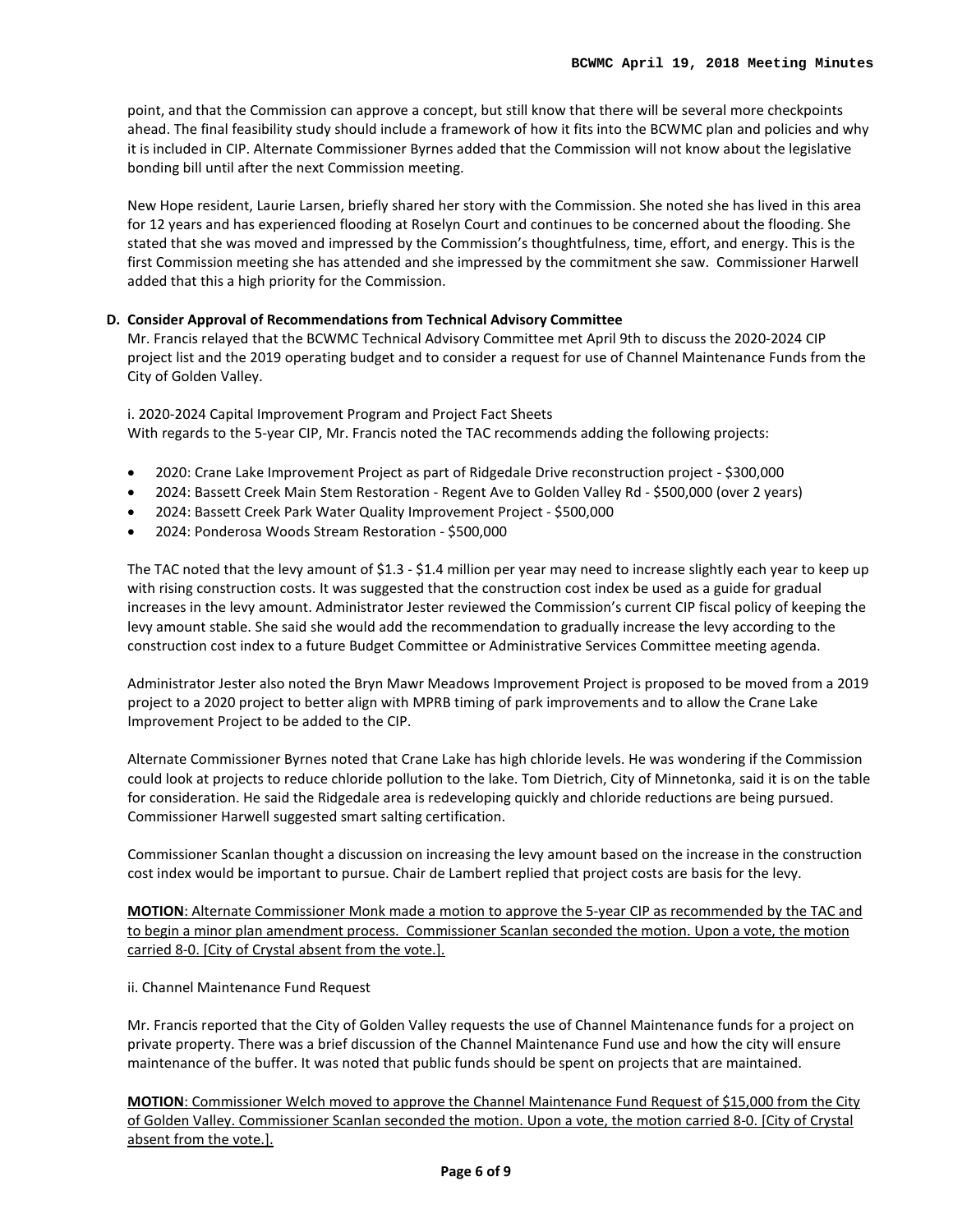Mr. Francis briefly reviewed the other discussions by the TAC including the TAC's input on the 2019 budget: 1) it is a good idea to begin saving for the next watershed plan now; 2) \$30,000 - \$40,000 is a good amount for the AIS/APM budget; and 3) a 2 – 3% increase in assessments is appropriate and justifiable.

[Commissioner Prom departed. Commissioner Byrnes assumed voting role.]

### **E. Receive Update on Status of Bryn Mawr Meadows Water Quality Improvement Project.**

As she noted in item 5D, Administrator Jester reported that this CIP project will be moved from a 2019 project to a 2020 project to better align with design and construction of park improvements. She noted a feasibility study is underway and will be presented in the coming months.

#### **F. Consider Authorizing Expenditures for Possible Rapid Response to Zebra Mussels in Medicine Lake**

Administer Jester reminded the Commission that a zebra mussel survey will be completed in Medicine Lake as soon as ice is off the lake. She noted that if a rapid response (chemical treatment) of the mussels is warranted (if they are found to be in very limited area and the MnDNR agrees to allow a treatment), the treatment would need to happen quickly. She reviewed the current allocated spending of the 2018 APM/AIS budget and requested authorization to spend up to \$11,000 on treatment, if required. She reported that Hennepin County staff verbally agreed to help fund the rapid response and the cities of Medicine Lake and Plymouth have each agreed to spend \$3,000 (for a total of \$6,000) on the survey and treatment.

**MOTION**: Commissioner Scanlan moved to approve the request to spend up to \$11,000 on a rapid response to zebra mussels in Medicine Lake. Commissioner Harwell seconded the motion. Upon a vote, the motion carried 8-0. [City of Crystal absent from the vote.]

## **G. Consider Appointing Administrator as Commission Representative at Hennepin County Watershed-Based Funding Pilot Program Convene Meeting and Discuss Funding Options**

Administrator Jester reviewed her memo and recommended that she be appointed to officially represent the Commission at the Hennepin County Watershed-Based Funding Pilot Program Convene meeting and that Engineer Chandler be appointed as an alternate. She also walked through the three collaboration options that will be presented and voted on at the convene meeting.

- Option 1: Use a formula based on area and property tax base to disseminate funds by watershed organization (approximately \$76,000 for BCWMC projects)
- Option 2: Take a modest amount of funding (a figure of \$100,000 has been discussed) off the top of the \$1M for Hennepin County to address chloride pollution on a countywide basis and distribute the remainder of funds via the formula in Option 1. (approximately \$70,000 for BCWMC projects)
- Option 3: Take a modest amount of funding (a figure of \$100,000 has been discussed) off the top of the \$1M for Hennepin County to address chloride pollution on a countywide basis and distribute the remainder of funds to major river basins to use on their priority programs/projects (approximately \$530,000 - \$630,000 for projects in the Mississippi River Basin watersheds).

She noted that watershed organizations in the County have tentatively agreed to advocate for Option 3. She mentioned that if option 3 were chosen, the Commission is not likely to receive Clean Water Funds in this biennium as the BCWMC projects did not rank very high among other projects in the Mississippi River Basin watersheds. She noted that IF the funding is distributed by county after this pilot program biennium, the Commission would receive funding for future projects.

Commissioner Welch noted it was a good idea for Administrator Jester to be the Commission's representative and volunteered Alternate Commissioner Monk as someone else that should attend the meeting as a support.

It was agreed that the watershed-wide chloride approach is a good one, but Commissioner Welch noted there is a very real possibility the funding will be distributed in a completely different way in the future. There was discussion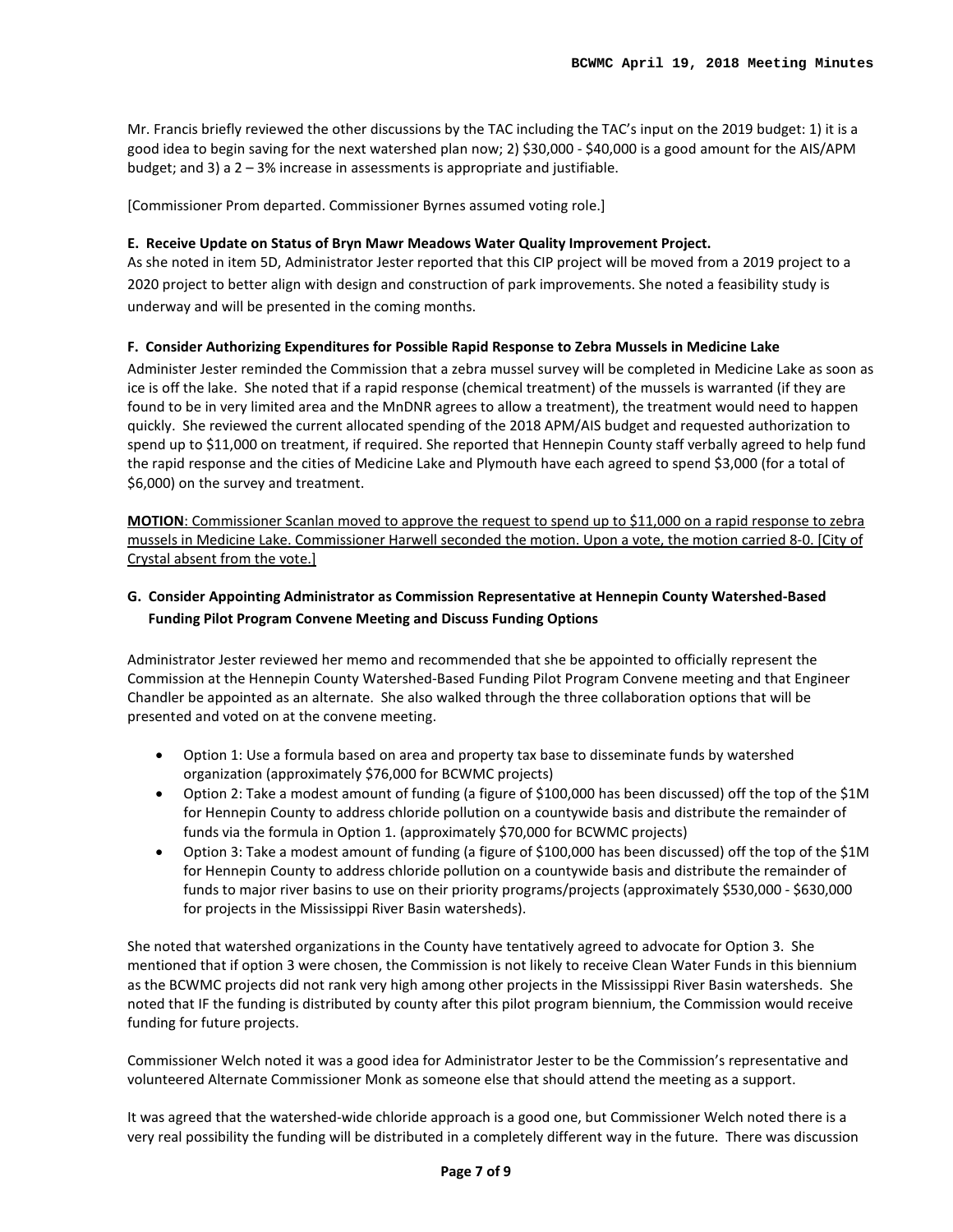about advocating for Option 2 in order for the Commission to get at least some funding in this biennium. Engineer Chandler noted that Option 3 would be the best if funds continue to be distributed in this manner. Alternate Commissioner Monk thought we should stick with Option3 even if the funding distribution changes because it allows watersheds to implement bigger, more effective projects because funding levels would be higher.

**MOTION:** Alternate Commissioner Monk moved to appoint Administrator Jester as the official BCWMC representative and to direct her to advocate for Option 3 at the convene meeting. Commissioner Scanlan seconded the motion.

Commissioner Harwell noted that the Commission's DeCola Ponds B and C Improvement Project should be added to the list of projects considered by the Mississippi River Basin watersheds because it has a water quality improvement component in addition to flood mitigation.

**MOTION:** Commissioner Harwell moved to *amend* the motion to allow Engineer Chandler and Administrator Jester to make a decision on which option to advocate for and to approve appointing Administrator Jester as the Commission Representative at the Hennepin County Watershed-Based Funding Pilot Program Convene Meeting. Commissioner Scanlan seconded the motion. Upon a vote, the motion carried 7-1 with St. Louis Park voting no. [City of Crystal absent from the vote.]

Voting on amended motion: Upon a vote, the motion carried 8-0. [City of Crystal absent from the vote.]

[Alternate Commissioner Noon departs.]

## **H. Approval of Kilmer Park Street Reconstruction Project (from consent agenda)**

Commissioner Welch inquired about the trigger of this project and why the wetland question is not spelled out in the memo. Engineer Chandler replied that BCWMC is not the WCA Authority.

**MOTION:** Commissioner Welch moved to approve the Kilmer Park Street Reconstruction Project. Alternate Commissioner Byrnes seconded the motion. Upon a vote, the motion carried 8-0. [City of Crystal absent from the vote.]

**I. Approval of Agreement with the Met Council for Watershed Outlet Monitoring Program (WOMP)**

Commissioner Carlson inquired about this program. Chair de Lambert described WOMP and the importance of the data it generates.

**MOTION:** Alternate Commissioner Byrnes moved to approve the WOMP contract with Met Council. Commissioner Carlson seconded the motion. Upon a vote, the motion carried 8-0. [City of Crystal absent from the vote.]

## **6. COMMUNICATIONS**

- **A. Administrator's Report** Administrator Jester reported that the meeting for lake groups to be facilitated by Freshwater Society is coming along and a date for the meeting will be set soon. She also reported that the limited liability legislation for chlorides is still moving through committees. She also reported that she and TRPD staff, Commissioners Byrnes and Carlson, and Plymouth staff recently met with AMLAC representatives to discuss zebra mussels, dock inspections, and boat launch inspections.
- **B. Chair –** Chair de Lambert reported that he is involved with development of a white paper on chlorides and their impact on groundwater.

#### **C. Commissioners**

Commissioner Welch – Reported the chloride bill is likely dead for now, but progress was made. He also noted the cleanup planned for in Bassett Creek Park was postponed until May 12th.

Commissioner Scanlan – attended the State Water Conference and gave some insights. He mentioned that the speakers were excellent.

#### **D. TAC Members**

Nothing to report